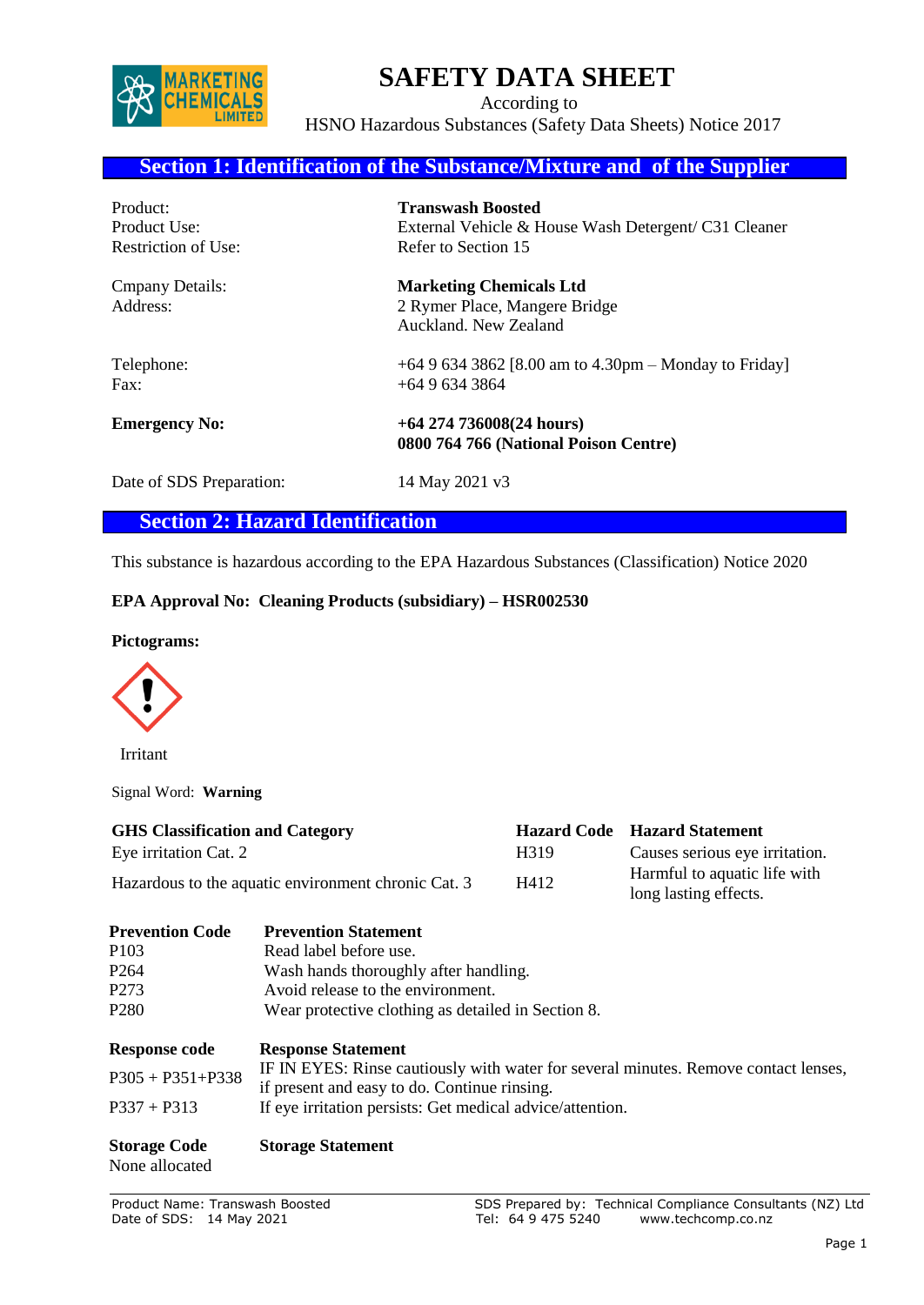## **Section 3: Composition/Information on Ingredients**

| <b>Ingredients</b>                    | Wt%     | <b>CAS NUMBER.</b> |
|---------------------------------------|---------|--------------------|
| Polyethylene glycol nonylphenyl ether | 1-5     | 9016-45-9          |
| Sodium Tri Polyphosphate              | $3 - 8$ | 7758-29-4          |
| Berrol 556                            | 1-3     | 61791-10-4         |
| Caustic Soda                          | < 0.2   | 1310-73-2          |
| Water and trace products              | To Bal  |                    |

# **Section 4: First Aid Measures**

Routes of Exposure:

| If in Eyes   | Rinse cautiously with water for several minutes. Remove contact lenses, if present<br>and easy to do. Continue rinsing. If eye irritation persists: Get medical<br>advice/attention.                                                                                                                                                                                                                                        |
|--------------|-----------------------------------------------------------------------------------------------------------------------------------------------------------------------------------------------------------------------------------------------------------------------------------------------------------------------------------------------------------------------------------------------------------------------------|
| If on Skin   | Rinse skin with water/shower. Wash contaminated clothing before reuse. If skin<br>irritation occurs: Get medical advice/attention.                                                                                                                                                                                                                                                                                          |
| If Swallowed | Rinse mouth. Do NOT induce vomiting. If vomiting occurs, lean patient forward or<br>place on left side (head-down position, if possible) to maintain open airway and<br>prevent aspiration. Observe the patient carefully. Never give liquid to a person<br>showing signs of being sleepy or with reduced awareness; i.e. becoming unconscious.<br>Immediately call a POISON CENTER or doctor/physician if you feel unwell. |
| If Inhaled   | Remove person to fresh air. Remove contaminated clothing and loosen<br>remaining clothing. Allow person to assume most comfortable position<br>and keep warm. Keep at rest until fully recovered. Apply artificial respiration if not<br>breathing. Get medical advice if breathing becomes difficult.                                                                                                                      |

#### **Most important symptoms and effects, both acute and delayed** Symptoms:

| Ingestion         | Not applicable.                |
|-------------------|--------------------------------|
| <b>Inhalation</b> | Not applicable                 |
| Skin              | Not applicable                 |
| <b>Eyes</b>       | Causes serious eye irritation. |
| <b>Chronic</b>    | Not applicable.                |

## **Section 5: Fire Fighting Measures**

| <b>Hazard Type</b>            | Non Flammable.                                          |
|-------------------------------|---------------------------------------------------------|
| <b>Hazards</b> from           | Burning can produce Carbon Monoxide &/or Carbon Dioxide |
| products                      |                                                         |
| <b>Suitable Extinguishing</b> | A11                                                     |
| media                         |                                                         |
| <b>Precautions for</b>        | Wear full protective gear.                              |
| firefighters and special      |                                                         |
| protective clothing           |                                                         |
| <b>HAZCHEM CODE</b>           | 3Z                                                      |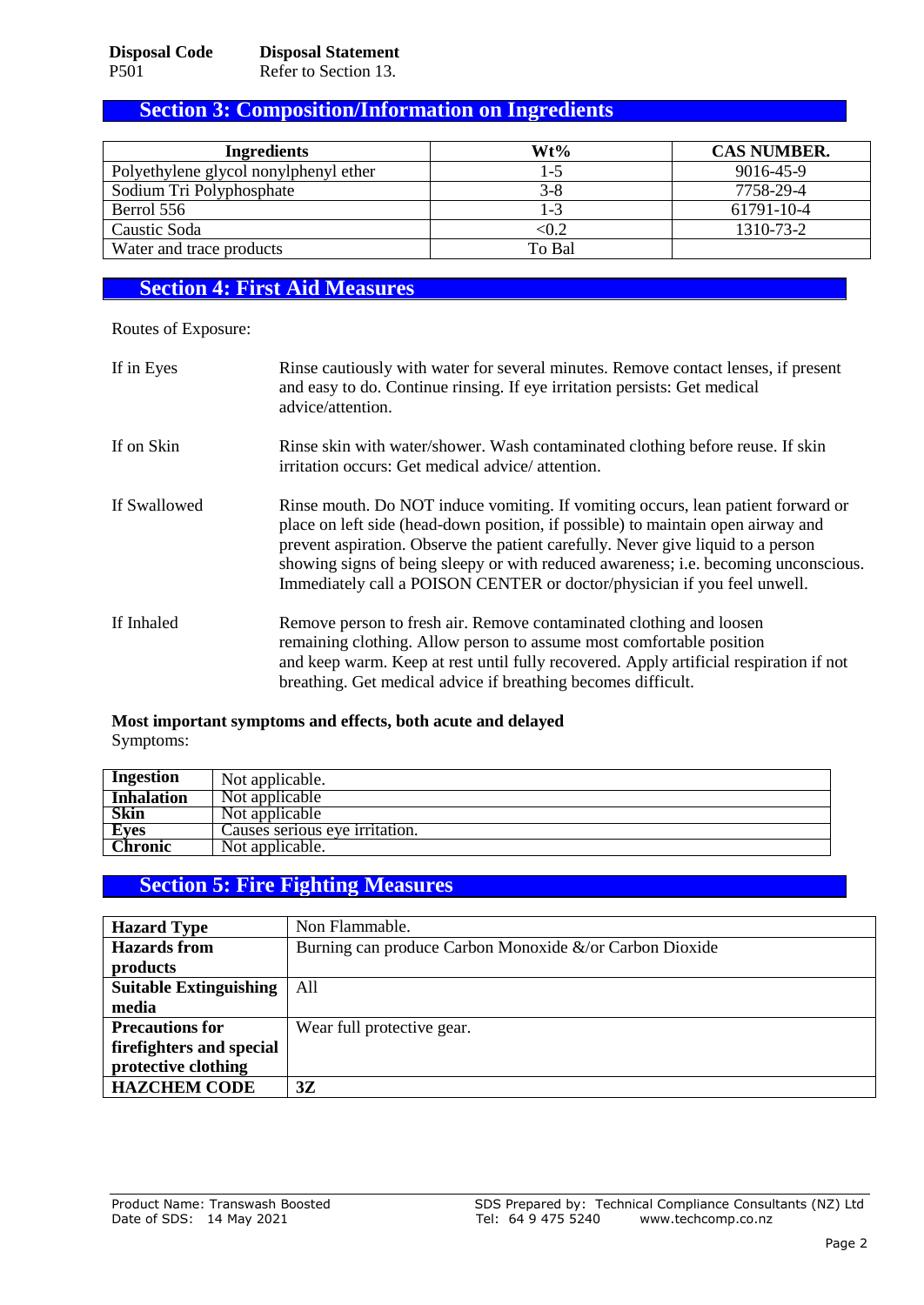## **Section 6: Accidental Release Measures**

Wear protective clothing as detailed in Section 8. Evacuate all unnecessary personnel. Stop the leak, if possible.

Do not allow to enter waterways.

Stop the leak, if possible. Ventilate the space involved. Contain, vacuum up, place in non-sparking container for disposal. Construct a dike to prevent spreading. Collect run-off and transfer to drums or tanks for later disposal. Dispose of according to Local Regulations.

## **Section 7: Handling and Storage**

#### **Handling:**

- Read label before use.
- Wash hands thoroughly after handling.
- Do not eat, drink or smoke when using this product.
- Avoid release to the environment.
- Wear protective clothing.
- Use only with adequate ventilation.
- Do not taste or swallow.
- To avoid rapid temperature rise, violent spattering, or explosive eruptions always add caustic to water when mixing. Never add water to a caustic when mixing. Add small amounts of product slowly and evenly over single addition, Water should not exceed 700 C during addition.

#### **Storage:**

- Store in a cool, well ventilated placed, out of the reach of children.
- Large quantities should be stored in a bunded area.
- Store in original container.
- Keep away from acids and oxidizing agents.
- Prevent vapours from collecting in low-lying or enclosed spaces.
- Protect from physical damage.

## **Section 8: Exposure Controls / Personal Protection**

#### **WORKPLACE EXPOSURE STANDARDS (provided for guidance only)**

|                  | <b>TWA</b> |              | <b>STEL</b>  |
|------------------|------------|--------------|--------------|
| <b>Substance</b> |            | ppm $mg/m^3$ | ppm $mg/m^3$ |

No ingredients have exposure limits

Workplace Exposure Standard – Time Weighted Average (WES-TWA). The time-weighted average exposure standard designed to protect the worker from the effects of long-term exposure. Workplace Exposure Standard – Short-Term Exposure Limit (WESSTEL). The 15-minute average exposure standard. Applies to any 15- Minute period in the working day and is designed to protect the worker against adverse effects of irritation, chronic or irreversible tissue change, or narcosis that may increase the likelihood of accidents. The WES-STEL is not an alternative to the WES-TWA; both the short-term and time-weighted average exposures apply. Workplace Exposure Standards and Biological Exposure Indices NOV 2019 11TH EDITION.

#### **Personal Protection Equipment**



**Engineering Controls:** Local ventilation

**Eye / Face Protection:** Full face protection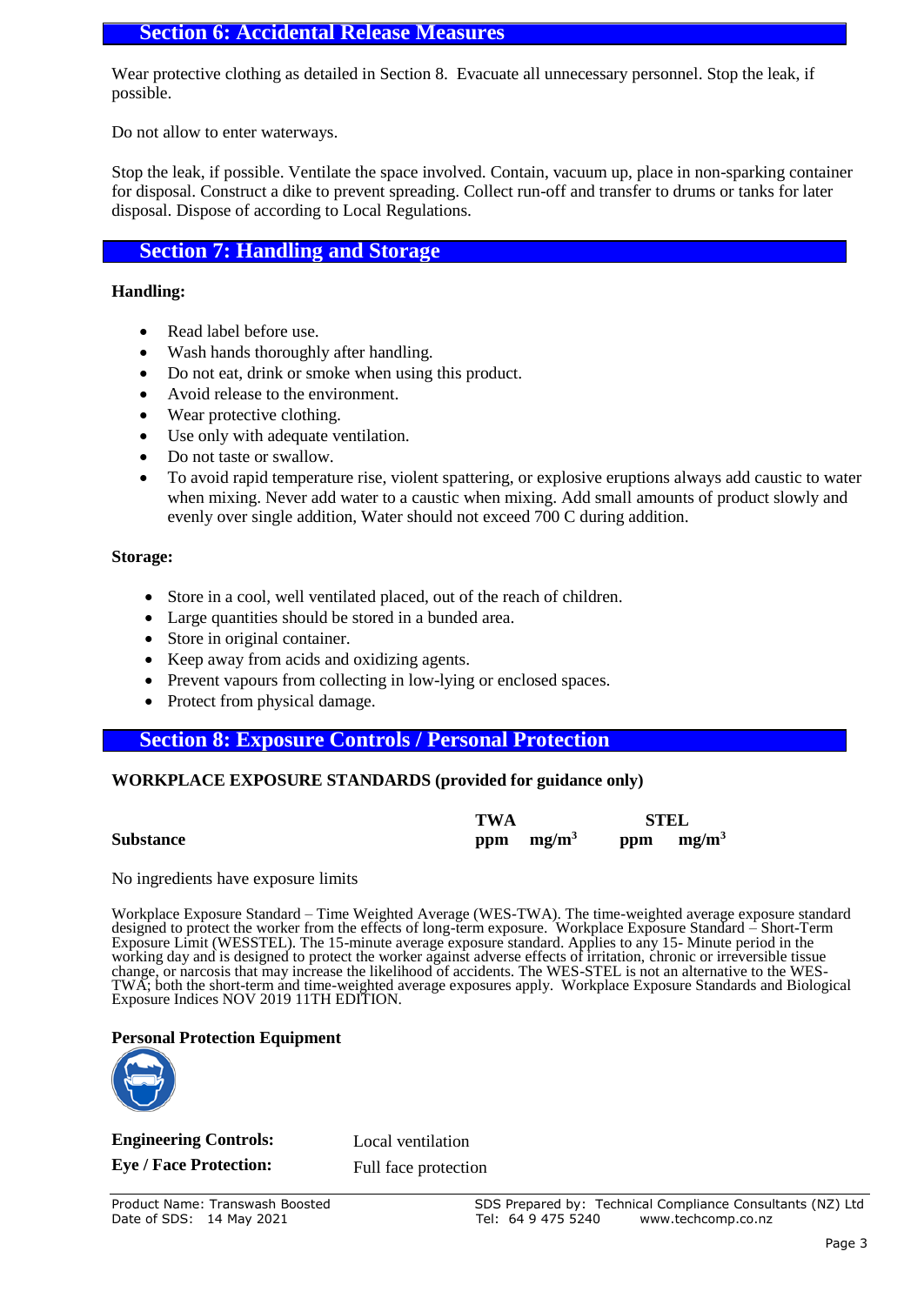# **Section 9: Physical and Chemical Properties**

| <b>Appearance</b>                | Liquid            |
|----------------------------------|-------------------|
| <b>Colour</b>                    | <b>Clear Blue</b> |
| Odour                            | Not available     |
| <b>Odour Threshold</b>           | Not available     |
| pН                               | 11                |
| <b>Boiling Point</b>             | $>100^0C$         |
| <b>Melting Point</b>             | Not available     |
| <b>Freezing Point</b>            | Not available     |
| <b>Flash Point</b>               | Not available     |
| <b>Flammability</b>              | Non Flammable     |
| <b>Upper and Lower Explosive</b> | Not available     |
| <b>Limits</b>                    |                   |
| <b>Vapour Pressure</b>           | Not available     |
| <b>Vapour Density</b>            | Not available     |
| <b>Specific Gravity</b>          | 1.08              |
| <b>Solubility in Water</b>       | Complete          |
| <b>Partition Coefficient:</b>    | Not available     |
| <b>Auto-ignition Temperature</b> | Not available     |
| <b>Decomposition Temperature</b> | Not available     |
| <b>Kinematic Viscosity</b>       | Not available     |
| <b>Particle Characteristics</b>  | Not applicable    |
| <b>Evaporation Rate</b>          | Not available     |

# **Section 10: Stability and Reactivity**

| <b>Stability of the Substance:</b>                                   | Stable under normal storage and use conditions. |
|----------------------------------------------------------------------|-------------------------------------------------|
| <b>Conditions to avoid:</b>                                          | None known.                                     |
| <b>Materials to avoid:</b>                                           | Oxidising agents and acids                      |
| <b>Hazardous Decomposition</b><br><b>Products:</b>                   | Carbon dioxide/carbon monoxide                  |
| <b>Conditions Contributing to</b><br><b>Hazardous Polymerization</b> | Not known.                                      |

# **Section 11: Toxicological Information**

## **Acute Effects:**

| <b>Swallowed</b>  | Not applicable.                |
|-------------------|--------------------------------|
| <b>Dermal</b>     | Not applicable.                |
| <b>Inhalation</b> | Not applicable.                |
| Eye               | Causes serious eye irritation. |
| Skin              | Not applicable                 |

## **Chronic Effects:**

| Carcinogenicity              | Not applicable. |
|------------------------------|-----------------|
| <b>Reproductive Toxicity</b> | Not applicable. |
| <b>Germ Cell</b>             | Not applicable. |
| <b>Mutagenicity</b>          |                 |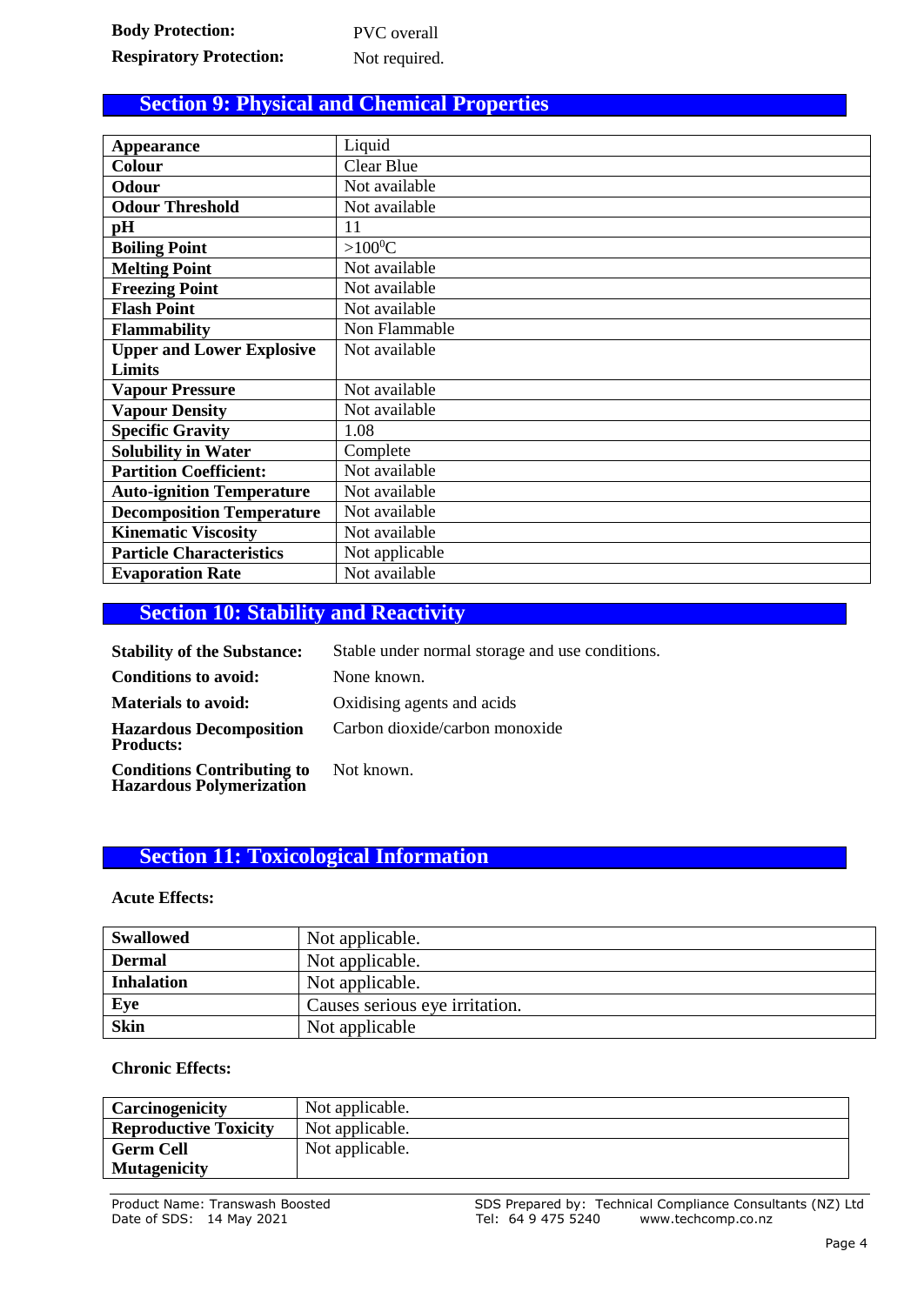| <b>Aspiration</b> | Not applicable. |
|-------------------|-----------------|
| <b>STOT/SE</b>    | Not applicable. |
| <b>STOT/RE</b>    | Not applicable. |

# **Section 12: Ecotoxicological Information**

Harmful to aquatic life with long lasting effects.

| <b>Persistence and</b>  | No data available |
|-------------------------|-------------------|
| degradability           |                   |
| <b>Bioaccumulation</b>  | No data available |
| <b>Mobility in Soil</b> | No data available |
| Other adverse effects   | No data available |

Do not allow to enter waterways.

## **Section 13: Disposal Considerations**

Disposal Method: Triple rinse and dispose of according to Local Regulations.

Precautions: Do not allow to enter waterways.

**Section 14: Transport Information**

**This product is NOT classified as a Dangerous Good for transport in NZ ; NZS 5433:2012**

**Section 15: Regulatory Information**

This substance is classified hazardous according to the EPA Hazardous Substances (Classification) Notice 2020

EPA Approval Code: Cleaning Products (subsidiary) - HSR002530

| HSW (HS) Regulations 2017 and EPA Notices | <b>Trigger Quantity</b> |
|-------------------------------------------|-------------------------|
| <b>Certified Handler</b>                  | Not required            |
| <b>Location Certificate</b>               | Not required            |
| <b>Tracking Trigger Quantities</b>        | Not required            |
| <b>Signage Trigger Quantities</b>         | 1000L                   |
| <b>Emergency Response Plan</b>            | 1000L                   |
| <b>Secondary Containment</b>              | 1000L                   |
| Restriction of Use                        | None                    |

# **Section 16: Other Information**

| <b>Glossary</b> |                                                                           |
|-----------------|---------------------------------------------------------------------------|
| Cat             | Category                                                                  |
| $EC_{50}$       | Median effective concentration.                                           |
| EEL             | Environmental Exposure Limit.                                             |
| EPA             | <b>Environmental Protection Authority</b>                                 |
| <b>HSNO</b>     | Hazardous Substances and New Organisms.                                   |
| <b>HSW</b>      | Health and Safety at Work.                                                |
| $LC_{50}$       | Lethal concentration that will kill 50% of the test organisms inhaling or |
|                 | ingesting it.                                                             |
| $LD_{50}$       | Lethal dose to kill 50% of test animals/organisms.                        |
| LEL             | Lower explosive level.                                                    |
| <b>OSHA</b>     | American Occupational Safety and Health Administration.                   |
| TEL             | Tolerable Exposure Limit.                                                 |
| <b>TLV</b>      | Threshold Limit Value-an exposure limit set by responsible authority.     |